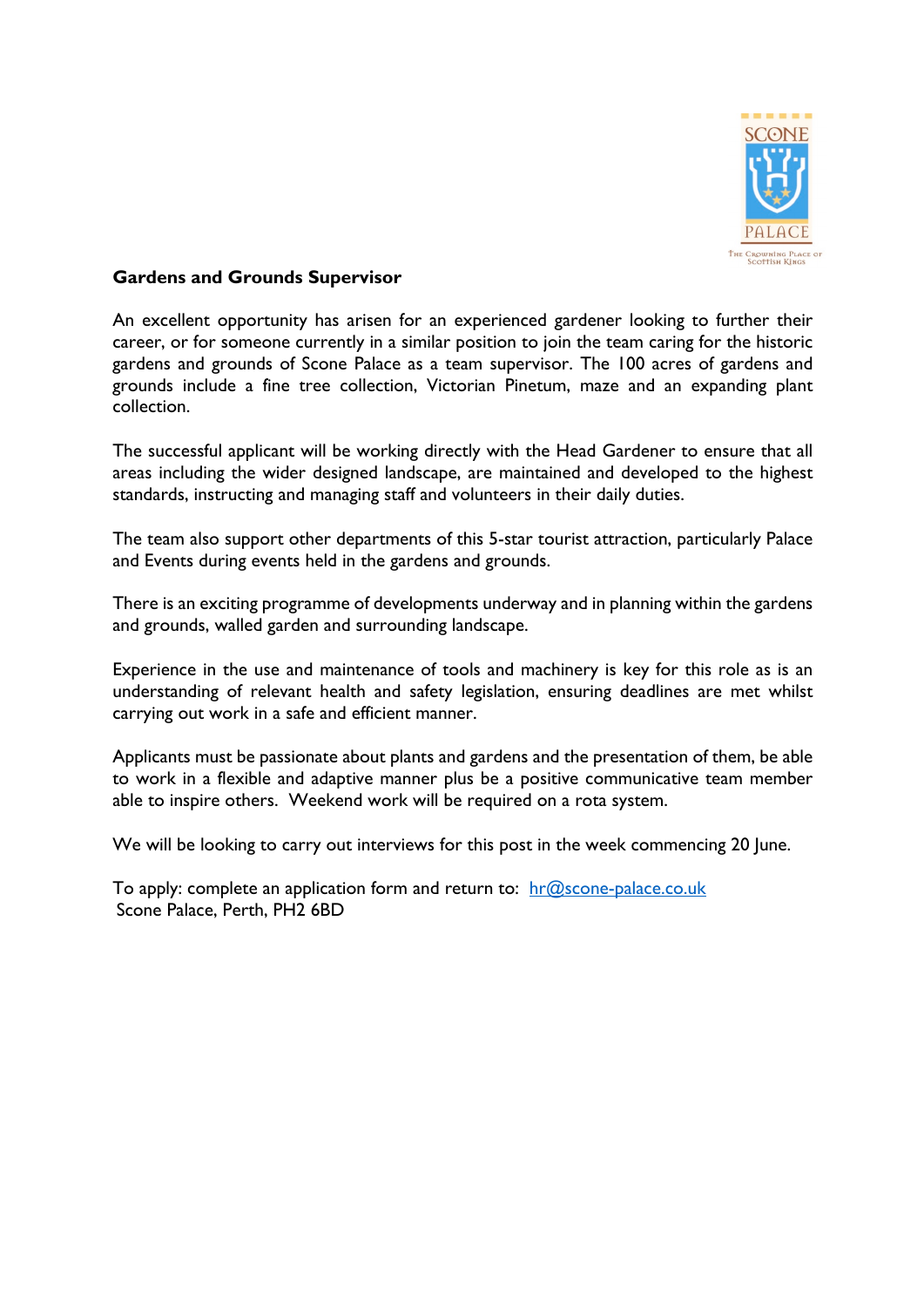

## **Job Description: Gardens & Grounds Supervisor, Scone Palace**

| <b>Job Title:</b>                                                                                                                                      | <b>Gardens &amp; Grounds Supervisor</b>                                                                                                                                                                                                                      | <b>Responsible to:</b> | <b>Head Gardener</b> |  |
|--------------------------------------------------------------------------------------------------------------------------------------------------------|--------------------------------------------------------------------------------------------------------------------------------------------------------------------------------------------------------------------------------------------------------------|------------------------|----------------------|--|
| Main purpose<br>of job:                                                                                                                                | The Gardens & Grounds Supervisor will work directly with the Head Gardener to ensure<br>that all areas of designed landscape are maintained and developed to the highest<br>standards, with the assistance of the wider gardens team (including volunteers). |                        |                      |  |
| Main responsibilities include:                                                                                                                         |                                                                                                                                                                                                                                                              |                        |                      |  |
| Instructing and managing staff in their daily duties and sole supervision of staff when required                                                       |                                                                                                                                                                                                                                                              |                        |                      |  |
| Instructing and directing Volunteers as required                                                                                                       |                                                                                                                                                                                                                                                              |                        |                      |  |
| Ensuring systems to manage the monitoring of tools, equipment, machinery and vehicles are followed                                                     |                                                                                                                                                                                                                                                              |                        |                      |  |
| Working with the Head of Events supporting event set-up and decommissioning to ensure a successful<br>event throughout grounds and parklands locations |                                                                                                                                                                                                                                                              |                        |                      |  |

- Carrying out maintenance as appropriate in Parklands
- Having a current knowledge of machinery and maintenance of tools and machinery, and be able to quickly build on your existing knowledge and skills as necessary

In the Head Gardener's absence there will be a greater level of responsibility which will include:

- Assigning jobs and tasks to the gardeners
- Prioritising the workload of yourself and others
- Receiving and checking deliveries
- Corresponding with suppliers, contractors and engineers
- Upkeep of relevant estate property
- Understanding and implementation of relevant health and safety legislation
- Ensuring work is being carried out in a timely manner and to a high standard
- Conducting yourself in a professional manner
- Consistently promoting attention to detail and high quality of delivery

Day to day gardens upkeep:

- Carry out seasonal maintenance of flower, shrub, vegetable gardens and lawns, including trees, hedges, shrubs, roses, climbers, herbaceous plants and annuals.
- Carry out formative, seasonal and rejuvenating pruning of deciduous and evergreen trees, shrubs, climbers and hedges.
- Ensure the cleanliness of the propagation areas, greenhouses and cold frames. Cleaning and watering/damping down as required.
- Propagating plants from seed and vegetative means, pricking out and potting on stock as required.
- Use of garden machinery as necessary including mowers, strimmers, mini tractor and trailers, scarifiers, and other machinery and hired plant. Not to use any such equipment unless trained in its use and to be aware of the contents of the Manufacturers Users Manual paying particular notice of safety and maintenance notices. Report immediately any faults with such equipment to the Head Gardener
- Machine maintenance under supervision.
- Specialist turf maintenance.
- The appropriate, timely and safe use of pesticides, as directed under suitably qualified supervision and if appropriate, subject to you holding valid certification.
- Optimum use of composting systems.
- Maintenance of paths, walls, gates and other hard landscaping.
- To maintain a safe and tidy work area. When working with equipment to be aware of other members of